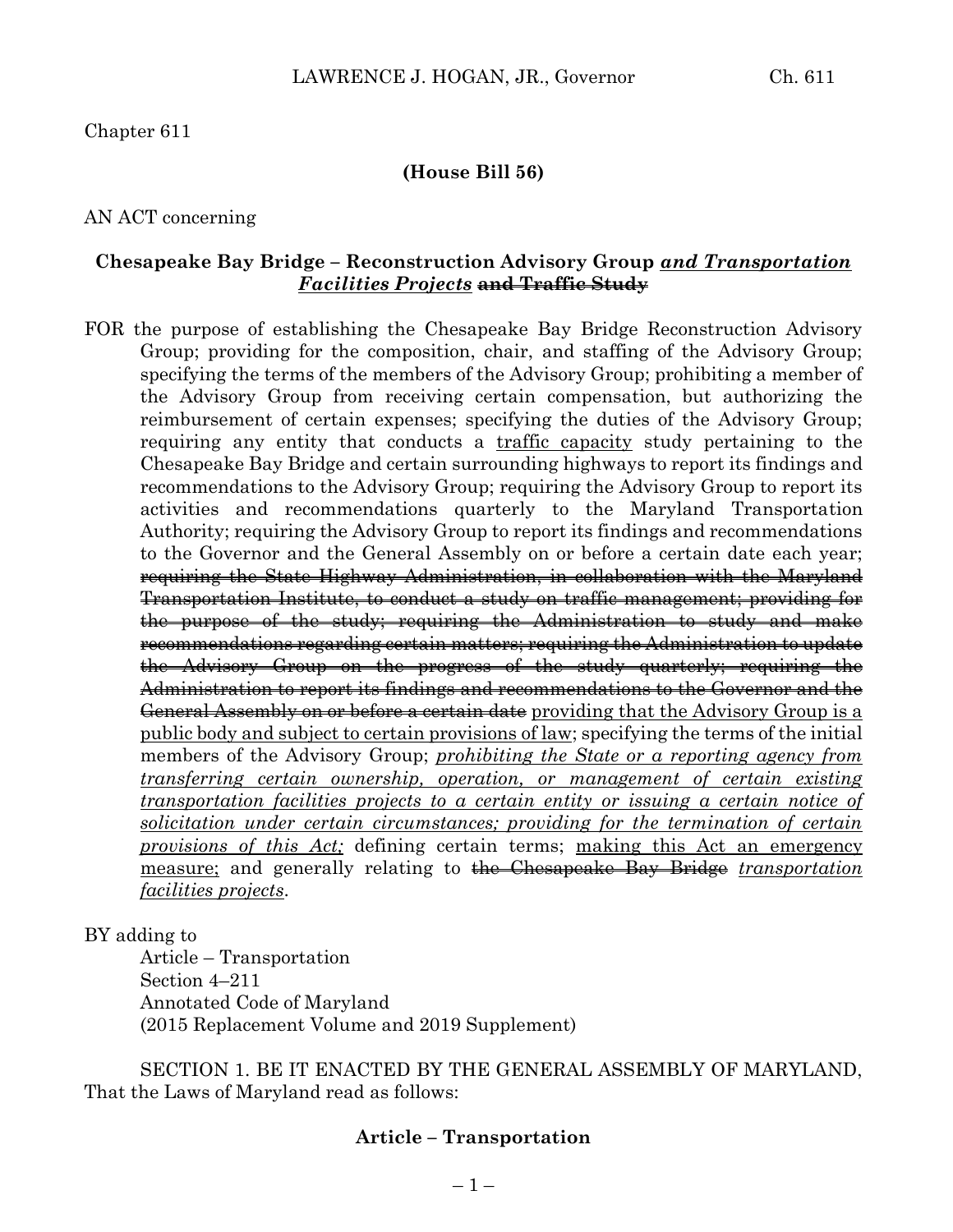**4–211.**

**(A) (1) IN THIS SECTION THE FOLLOWING WORDS HAVE THE MEANINGS INDICATED.**

**(2) "ADVISORY GROUP" MEANS THE CHESAPEAKE BAY BRIDGE RECONSTRUCTION ADVISORY GROUP.**

**(3) "CHESAPEAKE BAY BRIDGE" MEANS THE WILLIAM PRESTON LANE, JR. MEMORIAL CHESAPEAKE BAY BRIDGE AND PARALLEL CHESAPEAKE BAY BRIDGE.**

**(B) THERE IS A CHESAPEAKE BAY BRIDGE RECONSTRUCTION ADVISORY GROUP IN THE AUTHORITY DEPARTMENT.**

**(C) THE ADVISORY GROUP CONSISTS OF THE FOLLOWING MEMBERS:**

**(1) TWO MEMBERS OF THE SENATE OF MARYLAND, APPOINTED BY THE PRESIDENT OF THE SENATE;**

**(2) TWO MEMBERS OF THE HOUSE OF DELEGATES, APPOINTED BY THE SPEAKER OF THE HOUSE;**

**(3) THE EXECUTIVE DIRECTOR OF THE AUTHORITY, OR THE EXECUTIVE DIRECTOR'S DESIGNEE; AND**

**(4) THE FOLLOWING MEMBERS APPOINTED BY THE GOVERNOR:**

**(I) THREE MEMBERS WHO LIVE IN ANNE ARUNDEL COUNTY;**

**(II) THREE MEMBERS WHO LIVE IN QUEEN ANNE'S COUNTY;**

**AND**

**(III) TWO MEMBERS WHO ARE FAMILIAR WITH ISSUES FACED BY COMMUTERS WHO CROSS THE CHESAPEAKE BAY.**

**(1) THE SECRETARY OF TRANSPORTATION, OR THE SECRETARY'S DESIGNEE;**

**(2) THE STATE HIGHWAY ADMINISTRATOR, OR THE ADMINISTRATOR'S DESIGNEE;**

**(3) THE EXECUTIVE DIRECTOR OF THE AUTHORITY, OR THE EXECUTIVE DIRECTOR'S DESIGNEE;**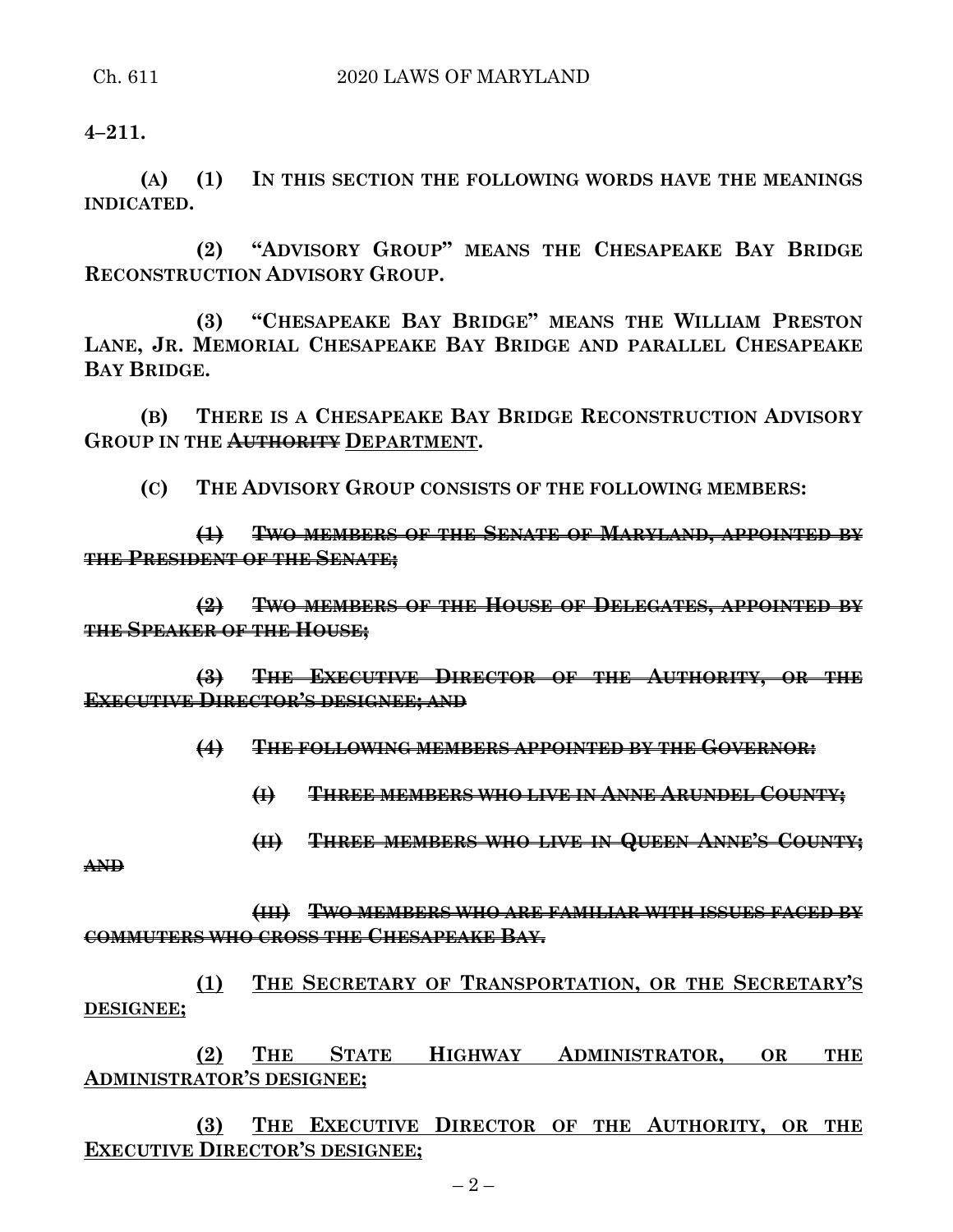**(4) TWO CITIZEN MEMBERS APPOINTED BY THE ANNE ARUNDEL COUNTY COUNCIL;**

**(5) TWO CITIZEN MEMBERS APPOINTED BY THE COUNTY COMMISSIONERS OF QUEEN ANNE'S COUNTY; AND**

# **(6) THE FOLLOWING MEMBERS APPOINTED BY THE GOVERNOR:**

**(I) THREE CITIZEN MEMBERS WHO LIVE IN ANNE ARUNDEL COUNTY AND ARE FAMILIAR WITH ISSUES FACED BY COMMUTERS WHO CROSS THE CHESAPEAKE BAY BRIDGE; AND**

**(II) THREE CITIZEN MEMBERS WHO LIVE IN QUEEN ANNE'S COUNTY AND ARE FAMILIAR WITH ISSUES FACED BY COMMUTERS WHO CROSS THE CHESAPEAKE BAY BRIDGE.**

**(D) (1) THE TERM OF AN APPOINTED MEMBER IS 3 YEARS.**

**(2) THE TERMS OF THE APPOINTED MEMBERS ARE STAGGERED AS REQUIRED BY THE TERMS PROVIDED FOR MEMBERS OF THE ADVISORY GROUP ON JULY 1, 2020.**

**(3) AT THE END OF A TERM, AN APPOINTED MEMBER CONTINUES TO SERVE UNTIL A SUCCESSOR IS APPOINTED AND QUALIFIES.**

**(4) AN APPOINTED MEMBER WHO IS APPOINTED AFTER A TERM HAS BEGUN SERVES ONLY FOR THE REST OF THE TERM AND UNTIL A SUCCESSOR IS APPOINTED AND QUALIFIES.**

**(E) FROM AMONG ITS MEMBERS, THE ADVISORY GROUP SHALL ELECT A CHAIR EACH YEAR.**

**(F) THE AUTHORITY SHALL PROVIDE STAFF FOR THE ADVISORY GROUP.**

**(G) A MEMBER OF THE ADVISORY GROUP:**

**(1) MAY NOT RECEIVE COMPENSATION AS A MEMBER OF THE ADVISORY GROUP; BUT** 

**(2) IS ENTITLED TO REIMBURSEMENT FOR EXPENSES UNDER THE STANDARD STATE TRAVEL REGULATIONS, AS PROVIDED IN THE STATE BUDGET.**

**(H) THE ADVISORY GROUP SHALL:**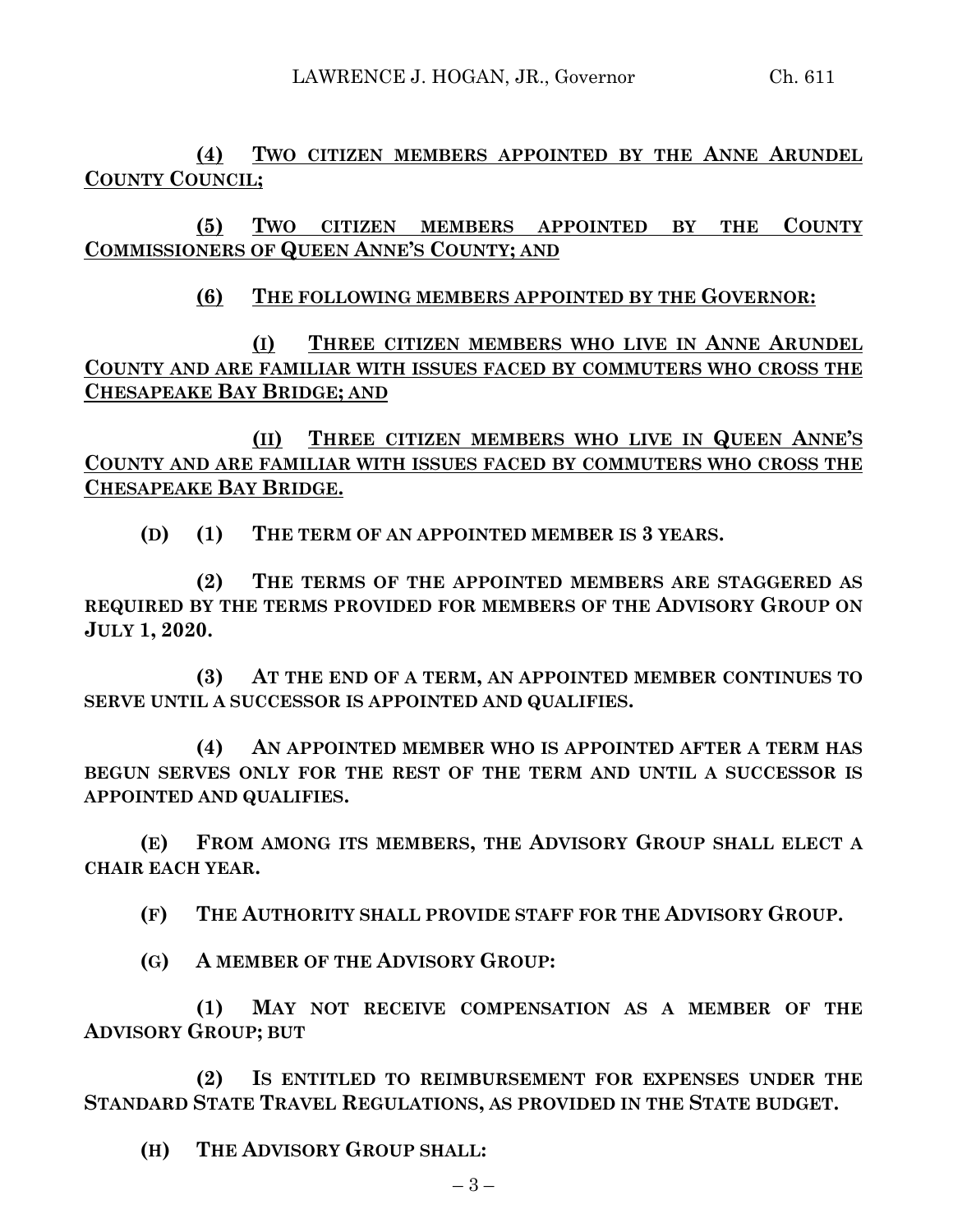**(1) HOLD MONTHLY MEETINGS ADOPT BYLAWS;**

**(2) STUDY ISSUES ASSOCIATED WITH TRAFFIC ON:**

**(I) THE CHESAPEAKE BAY BRIDGE; AND**

**(II) U.S. ROUTE 50 BETWEEN THE SEVERN RIVER BRIDGE AND THE KENT NARROWS BRIDGE; AND**

**(3) MAKE RECOMMENDATIONS TO THE AUTHORITY REGARDING WAYS TO IMPROVE THE FLOW OF TRAFFIC ON:**

**(I) THE CHESAPEAKE BAY BRIDGE; AND**

**(II) U.S. ROUTE 50 BETWEEN THE SEVERN RIVER BRIDGE AND THE KENT NARROWS BRIDGE.**

**(2) PROVIDE THE AUTHORITY WITH AN INDEPENDENT, CITIZEN–INFORMED PERSPECTIVE ON THE AUTHORITY'S OPERATIONS AT THE CHESAPEAKE BAY BRIDGE; AND**

**(3) (I) ASSIST THE AUTHORITY IN:**

**1. ASSESSING POTENTIAL CONCERNS ABOUT ACTIVITY RELATING TO THE CHESAPEAKE BAY BRIDGE; AND**

**2. EDUCATING THE GENERAL PUBLIC ABOUT ACTIVITY RELATING TO THE CHESAPEAKE BAY BRIDGE; AND**

**(II) WORK COLLABORATIVELY WITH THE AUTHORITY AND PROVIDE PERTINENT INPUT RELATED TO TRAFFIC AND CUSTOMER SERVICE ISSUES.**

**(I) THE ADVISORY GROUP IS A PUBLIC BODY AND IS SUBJECT TO TITLE 3 OF THE GENERAL PROVISIONS ARTICLE.**

**(I) (J) ANY ENTITY THAT CONDUCTS A TRAFFIC CAPACITY STUDY PERTAINING TO THE CHESAPEAKE BAY BRIDGE AND U.S. ROUTE 50 BETWEEN THE SEVERN RIVER BRIDGE AND THE KENT NARROWS BRIDGE INTERSTATE 97 AND MARYLAND ROUTE 404 SHALL REPORT ITS FINDINGS AND RECOMMENDATIONS TO THE ADVISORY GROUP.**

**(J) (K) (1) THE ADVISORY GROUP SHALL REPORT ITS ACTIVITIES AND RECOMMENDATIONS QUARTERLY TO THE AUTHORITY.**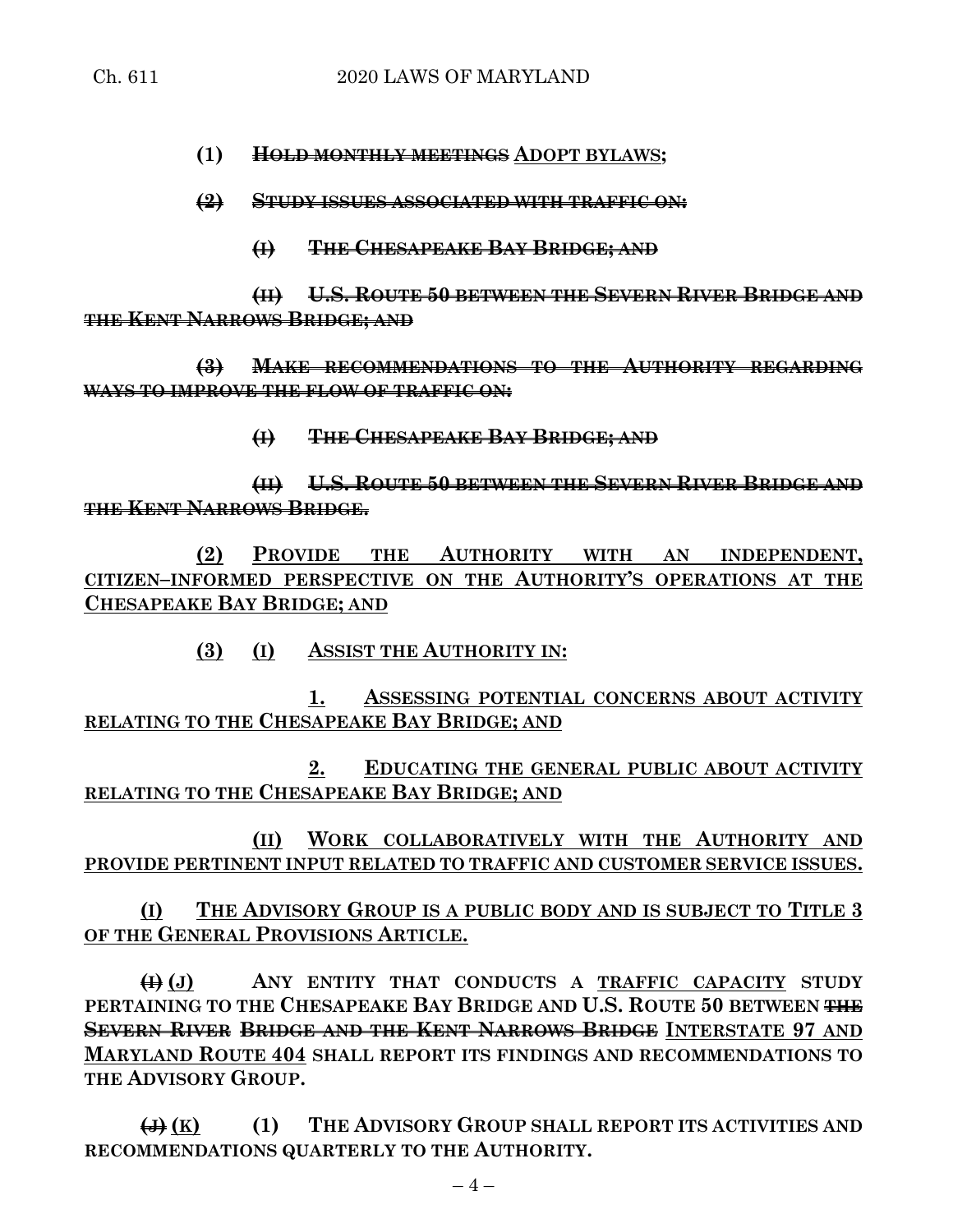# **(2) ON OR BEFORE JULY 1, 2021, AND EACH JULY 1 THEREAFTER, THE ADVISORY GROUP SHALL REPORT ITS ACTIVITIES AND RECOMMENDATIONS TO THE GOVERNOR AND, IN ACCORDANCE WITH § 2–1257 OF THE STATE GOVERNMENT ARTICLE, THE GENERAL ASSEMBLY.**

SECTION 2. AND BE IT FURTHER ENACTED, That the terms of the initial appointed members of the Chesapeake Bay Bridge Reconstruction Advisory Group shall expire as follows:

- (1) four members in 2021;
- (2)  $\frac{6}{2}$  four three members in 2022; and
- (3) four three members in 2023.

#### SECTION 3. AND BE IT FURTHER ENACTED, That:

(a) The State Highway Administration, in collaboration with the Maryland Transportation Institute, shall conduct a study on traffic technology and traffic management techniques used around the world to maximize traffic movement.

(b) The purpose of the study is to identify traffic technology and traffic management techniques that may be used to maximize the efficiency of traffic movement on U.S. Route 50 between the Severn River Bridge and the Kent Narrows Bridge and on the Chesapeake Bay Bridge.

 $\Theta$  In conducting the study, the State Highway Administration shall:

(1) analyze the existing traffic conditions on U.S. Route 50 between the Severn River Bridge and the Kent Narrows Bridge and on the Chesapeake Bay Bridge;

 $\left( 2 \right)$  identify traffic technology and traffic management techniques used in cities, states, and countries to manage congestion and traffic effectively, including platooning, metering technology, and lane narrowing;

 $\left(\frac{1}{2}\right)$  explore the options for implementing traffic technology and traffic management techniques on U.S. Route 50 between the Severn River Bridge and the Kent Narrows Bridge and on the Chesapeake Bay Bridge; and

 $(4)$  develop recommendations on the feasibility of implementing, financing, and operating traffic technology and traffic management techniques on U.S. Route 50 between the Severn River Bridge and the Kent Narrows Bridge and on the Chesapeake Bay Bridge.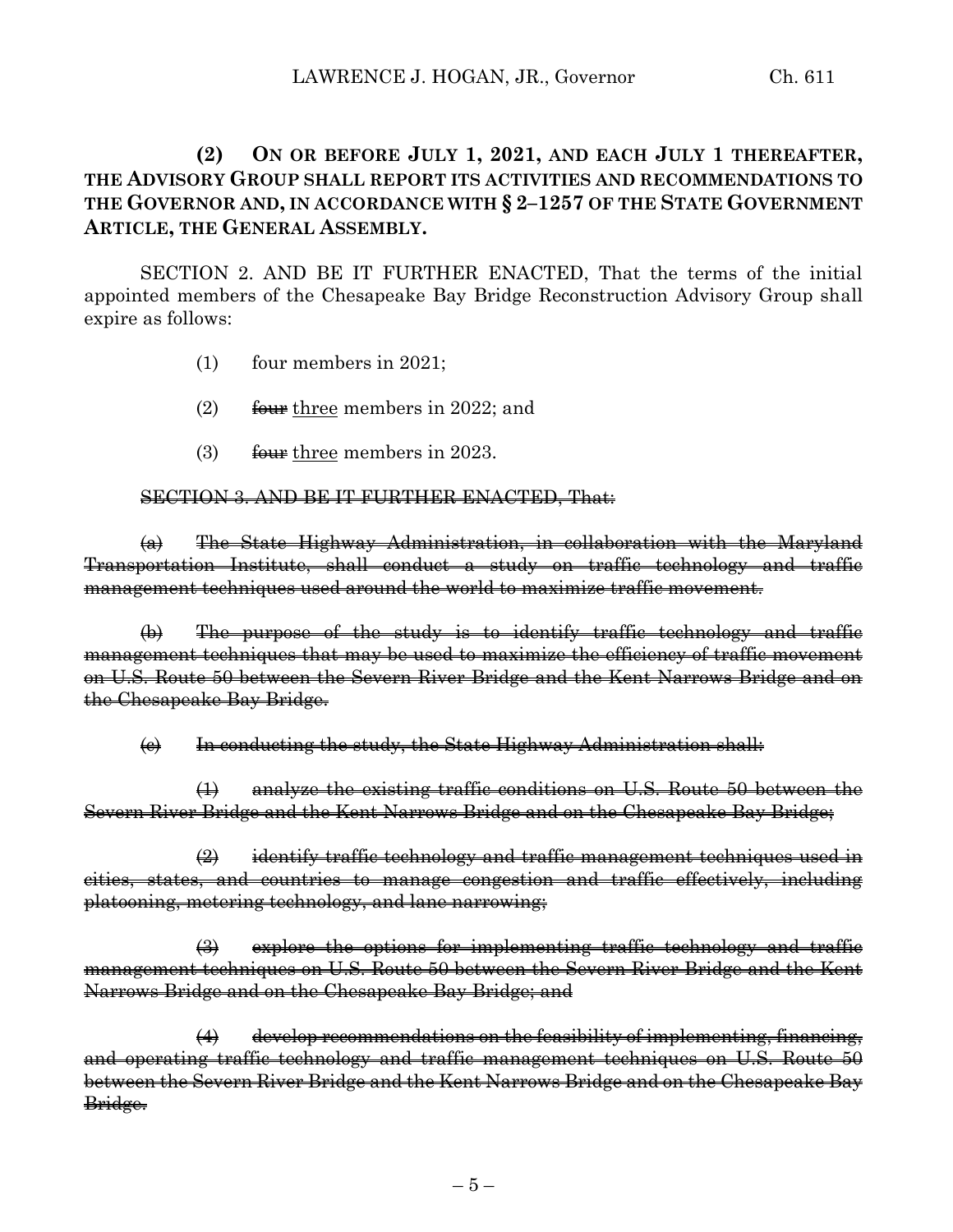$\left(\frac{d}{dt}\right)$  The State Highway Administration shall update the Chesapeake Bay Bridge Reconstruction Advisory Group on the progress of the study quarterly.

 $\left(2\right)$  On or before January 1, 2021, the State Highway Administration shall submit a report of its findings and recommendations to the Governor and, in accordance with  $$2-1257$  of the State Government Article, the General Assembly.

*SECTION 3. AND BE IT FURTHER ENACTED, That:* 

*(a) (1) In this section the following words have the meanings indicated.* 

*(2) "Other agreement" includes a public–private partnership as defined in § 10A–101 of the State Finance and Procurement Article.* 

*(3) "Private entity" has the meaning stated in § 10A–101 of the State Finance and Procurement Article.* 

*(4) "Public–private partnership" has the meaning stated in § 10A–101 of the State Finance and Procurement Article.* 

*(5) "Reporting agency" has the meaning stated in § 10A–101 of the State Finance and Procurement Article.* 

*(6) (i) "Transportation facilities project" has the meaning indicated in § 4–101 of the Transportation Article.* 

*(ii) "Transportation facilities project" includes the Thomas J. Hatem Bridge.* 

*(iii) "Transportation facilities project" does not include the I–495 and I–270 P3 Program.* 

*(b) Notwithstanding any other provision of law, the State or a reporting agency may not:* 

*(1) transfer by sale, lease, or other agreement the full or partial ownership, operation, or management of an existing transportation facilities project to a private entity; or* 

*(2) issue a public notice of solicitation for a public–private partnership for an existing transportation facilities project.* 

SECTION  $\triangleq$  3.4. AND BE IT FURTHER ENACTED, That this Act shall take effect July 1, 2020 is an emergency measure, is necessary for the immediate preservation of the public health or safety, has been passed by a yea and nay vote supported by three–fifths of all the members elected to each of the two Houses of the General Assembly, and shall take